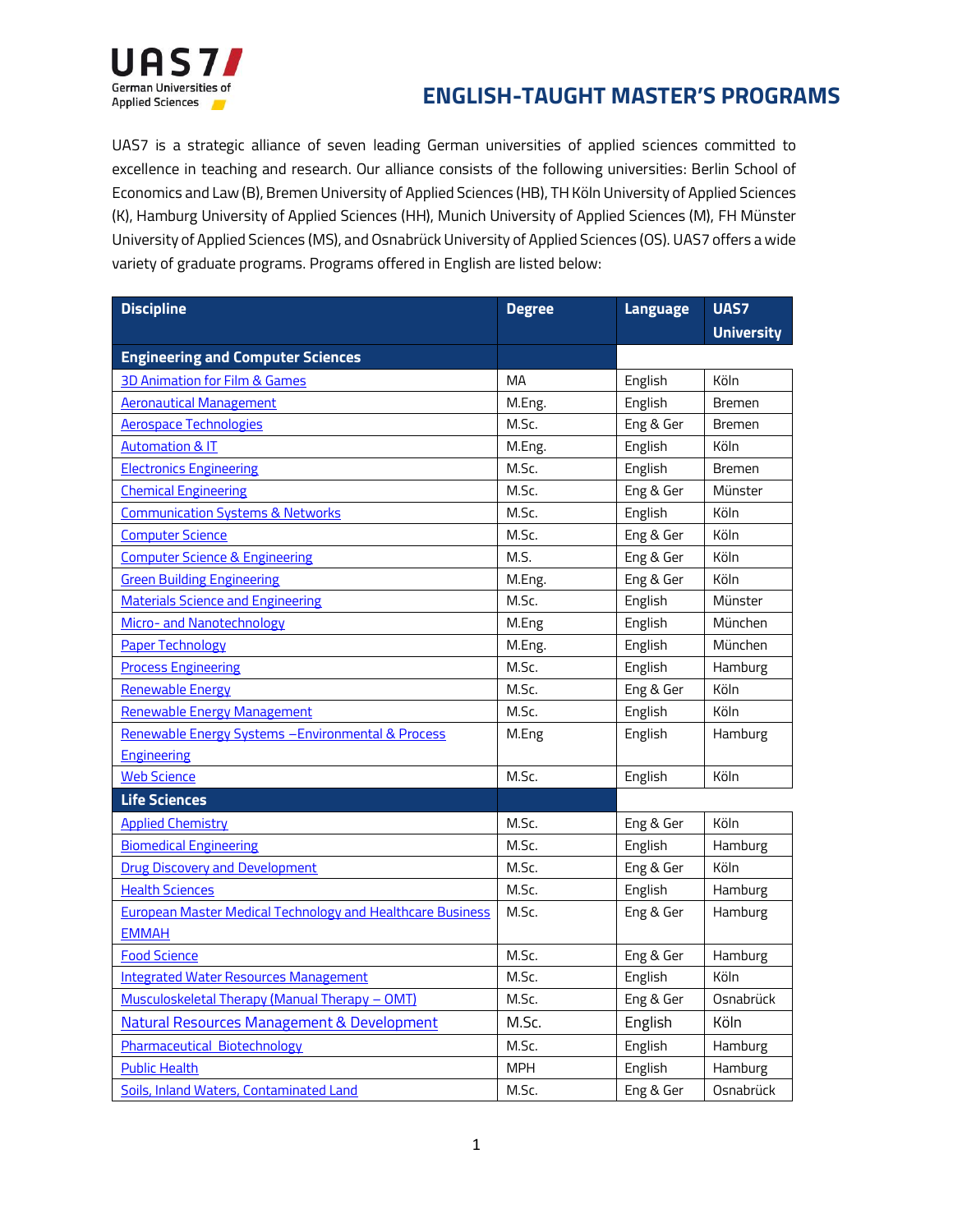

| <b>Media &amp; Design</b>                                          |             |            |               |
|--------------------------------------------------------------------|-------------|------------|---------------|
| <b>Digital Games</b>                                               | MA          | English    | Köln          |
| <b>Game Development &amp; Research</b>                             | MA          | English    | Köln          |
| <b>Integrated Design</b>                                           | MA          | English    | Köln          |
| Multichannel Trade Management In Textile Business                  | <b>MA</b>   | Eng & Ger  | Hamburg       |
| <b>Business &amp; Social Sciences</b>                              |             |            |               |
| <b>Accounting and Controlling</b>                                  | MA          | English    | Berlin        |
| <b>Business Administration - Digital Technology Management</b>     | M.Sc.       | English    | München       |
| <b>Business Administration (Part-time)</b>                         | <b>MBA</b>  | Eng & Ger  | Bremen        |
| <b>Business Information Systems</b>                                | M.Sc.       | Eng & Ger  | Osnabrück     |
| <b>Business Intelligence and Process Management</b>                | M.Sc.       | English    | <b>Berlin</b> |
| <b>Business Law in an International Context</b>                    | LL.M.       | Eng & Ger. | <b>Berlin</b> |
| <b>Business Management</b>                                         | MA          | Eng & Ger  | <b>Bremen</b> |
| <b>Business Management</b>                                         | <b>MA</b>   | Eng & Ger  | Osnabrück     |
| <b>Chinese-European Economics and Business Studies</b>             | MA          | English    | Berlin        |
| <b>Berlin MBA</b>                                                  | <b>MBA</b>  | English    | <b>Berlin</b> |
| <b>Digital Business and Innovation Management</b>                  | МA          | Eng & Ger  | Münster       |
| <b>Entrepreneurship &amp; Digital Transformation</b>               | MA          | English    | München       |
| <b>European/Asian Management</b>                                   | <b>MBA</b>  | English    | <b>Bremen</b> |
| <b>European Studies</b>                                            | MA          | English    | Bremen        |
| <b>FACT (Finance, Accounting, Controlling and Taxation)</b>        | <b>MA</b>   | Eng & Ger  | <b>Berlin</b> |
| <b>Global Management</b>                                           | <b>MBA</b>  | English    | <b>Bremen</b> |
| <b>Global Supply Chain and Operations Management</b>               | <b>MA</b>   | English    | Berlin        |
| <b>Higher Education and Research Management</b>                    | <b>MBA</b>  | Eng & Ger  | Osnabrück     |
| <b>Industrial Engineering and Management</b>                       | MBA         | Eng & Ger  | Osnabrück     |
| <b>International Business</b>                                      | MA          | English    | Köln          |
| <b>International Business</b>                                      | M.Sc.       | English    | Hamburg       |
| <b>International Business &amp; Management</b>                     | МA          | English    | Osnabrück     |
| <b>International Business Management</b>                           | M.Sc.       | English    | <b>Berlin</b> |
| <b>International Business and Consulting: Human Resource</b>       | МA          | English    | <b>Berlin</b> |
| <b>Management</b>                                                  |             |            |               |
| <b>International Business and Consulting: Strategic Management</b> | MA          | English    | Berlin        |
| <b>International Economics</b>                                     | МA          | English    | Berlin        |
| <b>International Finance</b>                                       | M.Sc.       | English    | Berlin        |
| <b>International Logistics &amp; Management</b>                    | M.Sc.       | Eng & Ger  | Hamburg       |
| <b>International Marketing Management</b>                          | МA          | English    | <b>Berlin</b> |
| <b>International Management &amp; Intercultural Communications</b> | МA          | English    | Köln          |
| <b>International Marketing &amp; Sales</b>                         | MA          | Eng & Ger  | Münster       |
| <b>International Master of Business Administration</b>             | MBA         | English    | Bremen        |
| <b>International Supply Chain Management</b>                       | <b>MSCM</b> | Eng & Ger  | Münster,      |
|                                                                    |             |            | Osnabrück     |
| <b>International Tourism Management</b>                            | <b>MBA</b>  | English    | Bremen        |
| <b>Labour Policies and Globalisation</b>                           | MA          | English    | Berlin        |
| <b>Marketing Management</b>                                        | MA          | Eng & Ger  | Berlin        |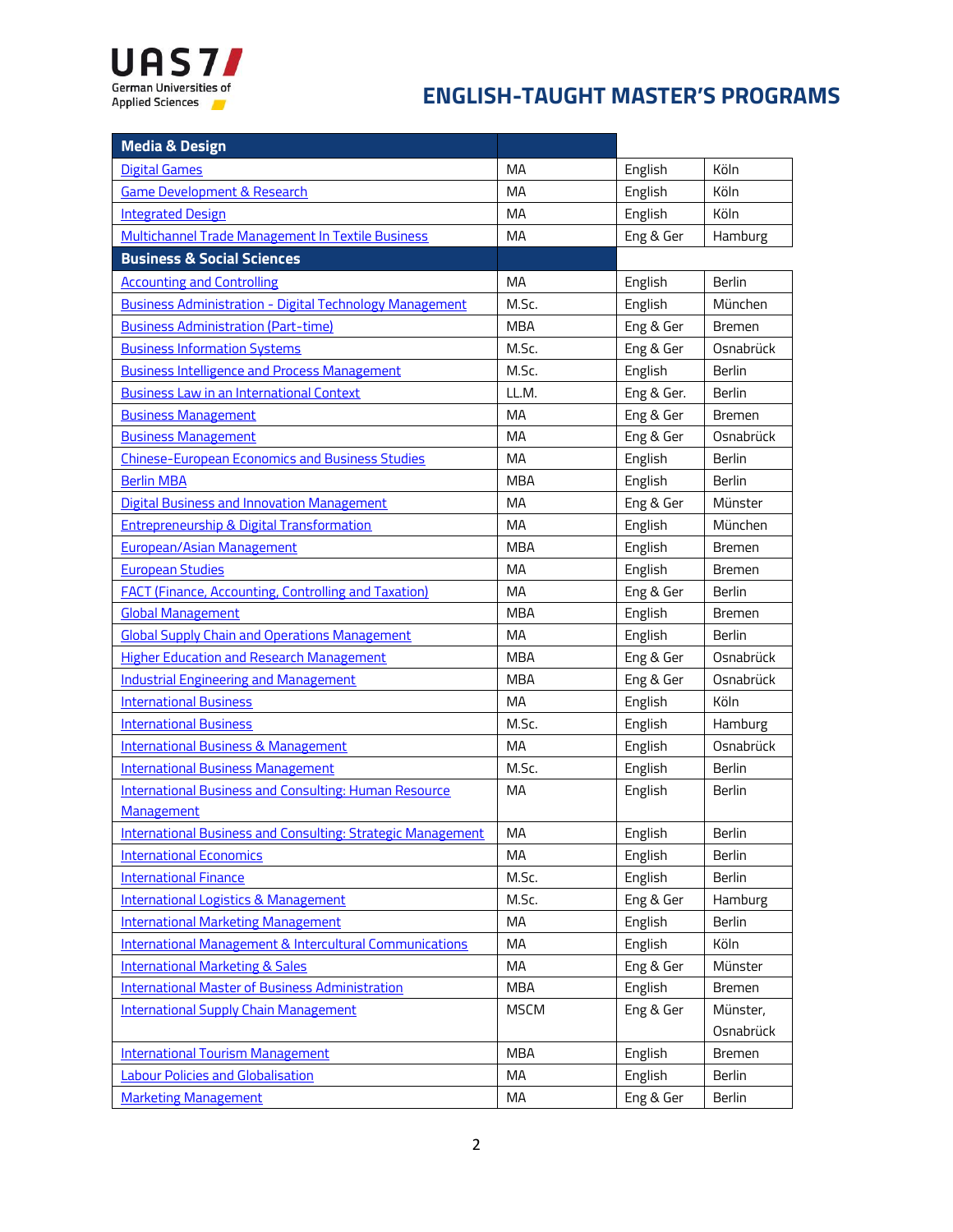

| <b>Political Economy of European Integration</b> | MA    | English   | Berlin |
|--------------------------------------------------|-------|-----------|--------|
| International Security Management                | MA    | English   | Berlin |
| <b>Supply Chain and Operations Management</b>    | M.Sc. | Eng & Ger | Köln   |